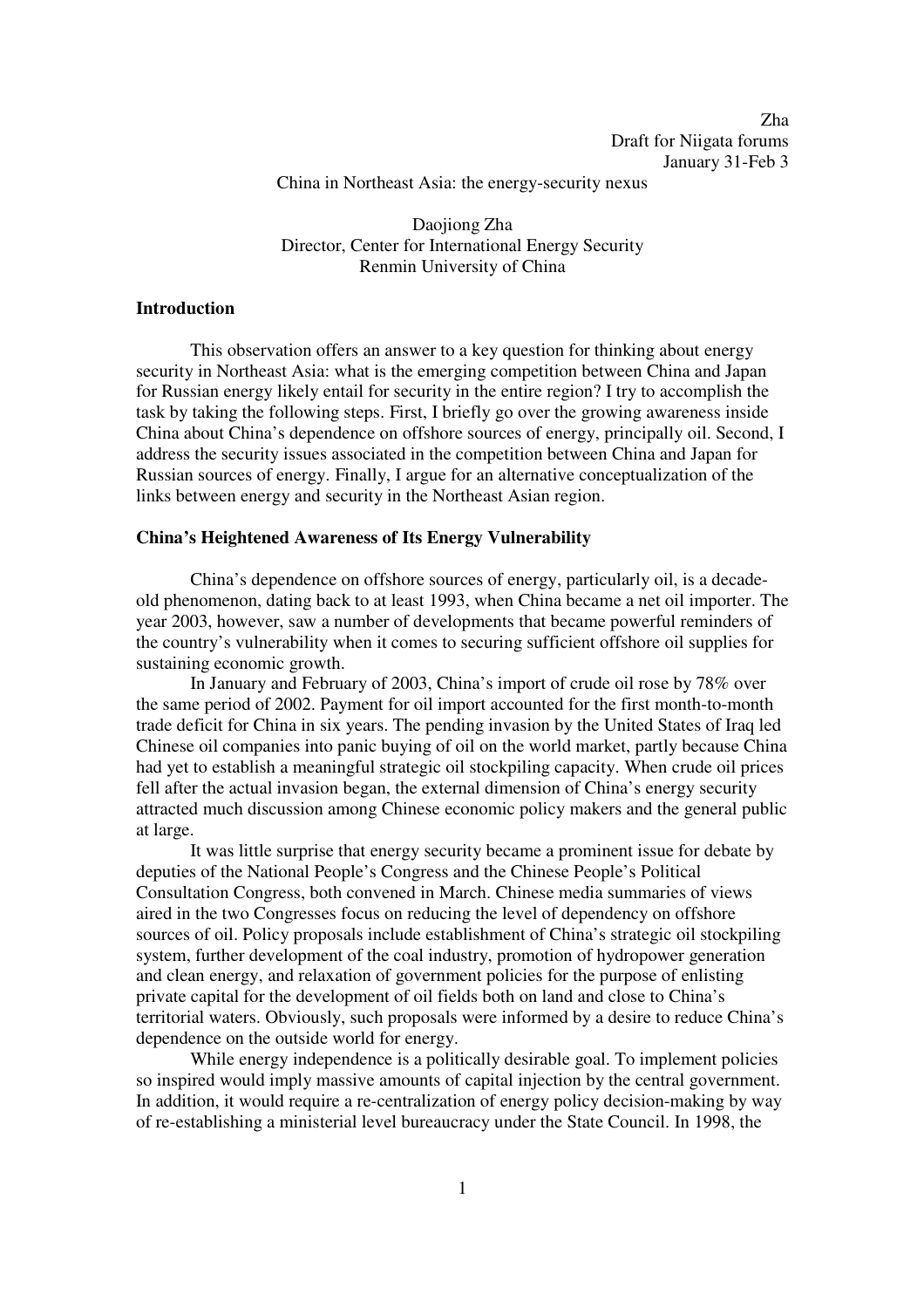government abolished the Ministry of Energy and put some of its functions under the Ministry of Land and Natural Resources. The idea was to let the market play a larger role in meeting China's energy needs. The new leadership of the national government chose to maintain the status quo by setting up a small energy bureau under the re-structured State Development and Reform Commission.

 For much of the rest of 2003, energy became a topic for discussion in the public domain. This is in part due to relaxed government controls on media reporting of international affairs, beginning with coverage of the war against Iraq. More importantly, the new national leadership champions the notion of 'governing for the people'. Energy became one of those issues gravitating concerns about the well being of the average Chinese and the energy security of the nation. The intensity of media coverage about energy-related developments both domestic and overseas is unprecedented in recent years.

## **Competition between China and Japan for Russian Oil**

Against this background, there was much hope in China for the beginning of the construction of the Angarsk-Daqing pipeline in 2003. The entry of Japan as a party interested in the same Russian source of oil is understood as an untimely change of dynamics at best. It would take a separate research project to provide a full account of the range of Chinese views about the pipeline and issues originating from the ups and downs of its progression. In this section, I report a few recurrent themes in Chinese reactions to the ongoing indecision by the Russian government.

First, the failure to start construction of the pipeline, which, according to an agreement signed by the prime ministers of China and Russia in 2001, was designed to transport an annual amount of 20-30 million tons of crude oil for at least 25 years beginning in 2005, is largely a result of changing dynamics of government-business relationships within Russia. From the hindsight, the China National Petroleum Corporation (CNPC) probably overlooked the complexities in Russian politics by choosing Yukos rather than Gazprom as the Russian counterpart for the pipeline project. This is particularly true when the idea of a Russian pipeline to Nakhodka emerged in the second half of 2002. CNPC still went ahead by presenting the negotiations it had entered with Yukos as a virtual certainty when China's president Hu Jintao visited Russia in May 2003. After all, all things considered, Gazprom has both experience and a share in cooperating with CNPC in China's West-East gas pipeline project. It might have been less politically sensitive to Russia had CNPC chosen Gazprom as the partner.

Second, Japan's formal entrance into the competition, beginning with a visit by the Japanese prime minister to Moscow in January 2003, in the context of continuing difficulties in political ties between China and Japan, complicated Chinese understanding of the geo-strategic implications of the oil pipeline project. Some Chinese international relations experts challenged the Russian government to live up to its prior commitments of seeing oil flow to China from Siberia. According to this view, Russian governmental support for an oil pipeline to China is a necessary manifestation of the kind of rhetoric of 'strategic partnership' so characteristic of relations between Russia and China in the post Cold War era. Yet the power of Japan willing to provide funding for the construction of the pipeline itself, in contrast with China offering no such funding, is undeniable. It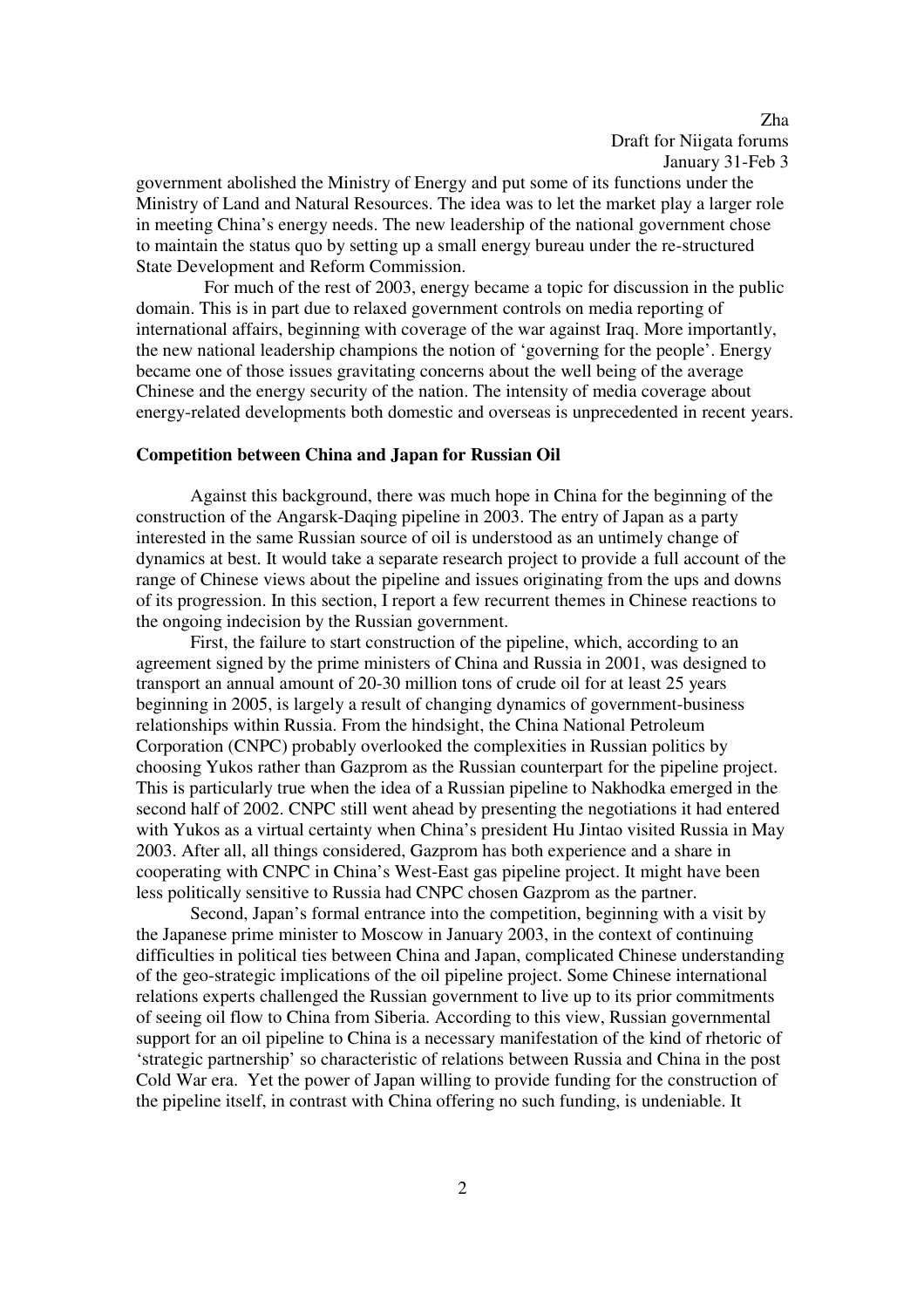remains a mystery why China has not made a counter offer to Russia after the Japanese entrance into the competition became clear.

Third, although for analysts in the Chinese oil industry it is both desirable and feasible to see that between twenty to thirty percent of China's imported oil to come from Russian sources by the year 2010, now that Nakhodka has become a viable option for the Russian government, China will have to work harder in convincing both Russian and Japanese governments that materializing its access to Russian sources of oil and gas is in their interest as well. Energy featured as a key commodity in Chinese exports to Japan until the mid-1980s. Since then, Japan has become a key supplier of energy products (aviation oil, for example). In other words, there continues to be mutual dependence between the Chinese and Japanese economies in energy. The challenge now before all the three governments is to find the wisdom and utilize the competition as an opportunity for a three-way cooperation.

There is no cause-effect relationship between political ties in Sino-Japanese relations and Japan's pursuit of a Russian pipeline. After all, like China, it is in Japanese interest to diversify its sources of offshore energy as well. The unfortunate state of affairs is that the political atmosphere in Sino-Japanese diplomacy makes it difficult, if not impossible, to put the competition in a proper context.

## **An Alternative Conceptualization of the Energy-Security Links in Northeast Asia**

Realist logic in International Relations has us see the competition between China and Japan for Russian oil as a zero-sum game. The security arrangement in the Northeast Asian region remains unchanged from the Cold War era. Since the thrust of the regional security arrangement continues to be bilateral alliances and agreements between the United States and a country in the region, the regional strategic landscape is bound to be a volatile one. In this context, China's success in diversifying its sources of offshore oil means a strategic gain on several grounds. The Angarsk-Daqing pipeline would indeed serve as a boost to the strategic ties between Russia and China, in addition to aiding the development of China's northeastern provinces, a rustbelt industrial region that has fallen behind in China's high-speed development of the past two centuries. China's gain would then mean a loss for Japan, a country that is struggling to regain from the kind of regional prominence it enjoyed until the burst of the bubble economy. It is therefore not surprising that in the Japanese proposal to Russia Nakhodka is presented as a strategic choice in that it serves as a convenient transit port for Russian oil to third destinations, including the United States and Taiwan. Ideas being floated in Russia about a pipeline that connects to both Nakhodka and Daqing reflect a desire to maximize the strategic gains Russia can reap from selling the same source of oil.

 Such logic fails to pay adequate attention to a number of important issues associated with the Chinese and Japanese search for reduced dependence on oil from the Middle East by turning to Russia. Recognition of such issues can lead us to view the current state of affairs less strategically.

 First, for China to secure supply of oil from Russia through pipeline is conducive to avoid the same kind of Chinese panic buying of oil as was seen in early 2003. Panic buying by China cuts against the interest of all oil importing countries, as it pushes up the prices of oil for all. Theoretically, China can avoid panic buying through the construction